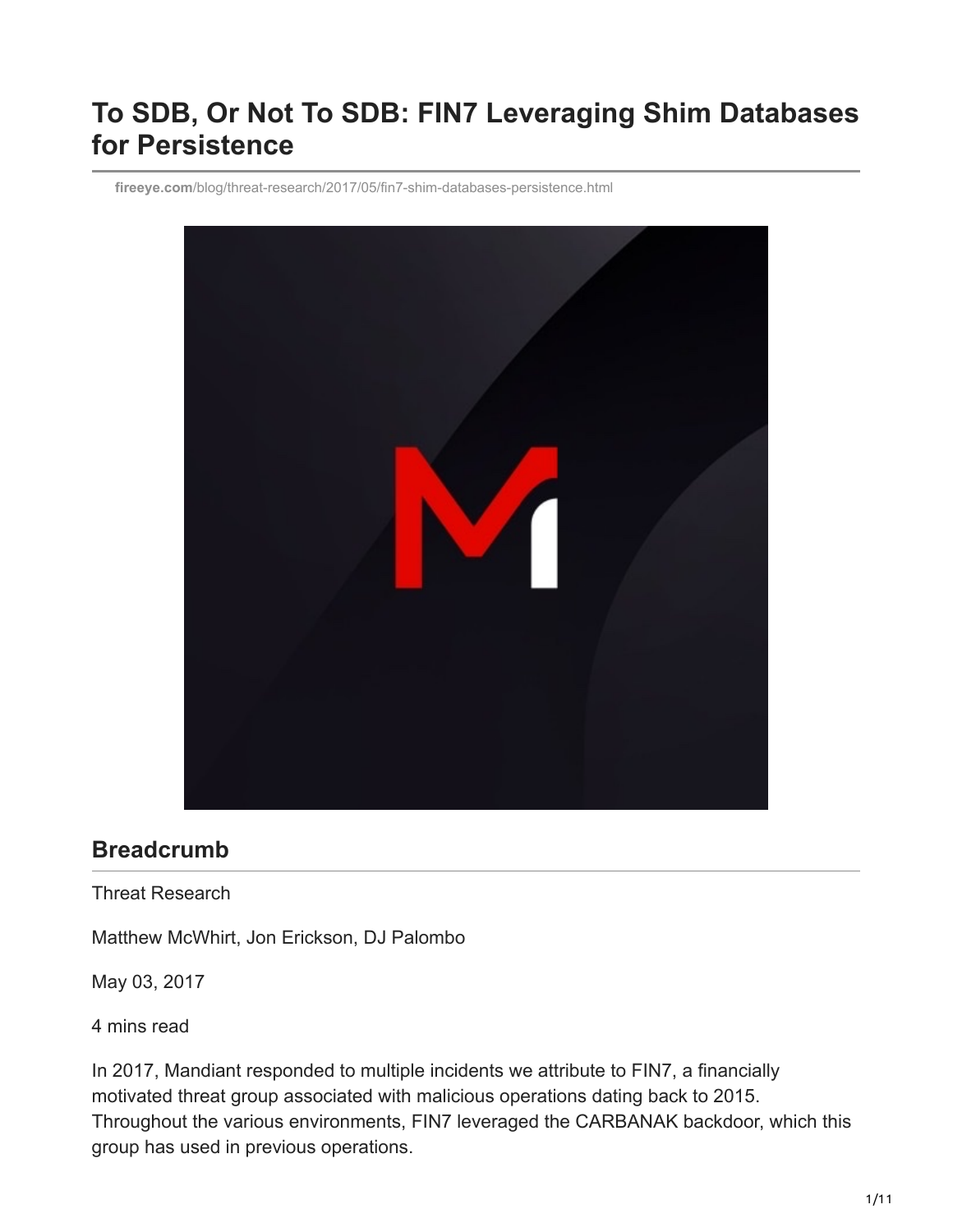A unique aspect of the incidents was how the group installed the CARBANAK backdoor for persistent access. Mandiant identified that the group leveraged an application shim database to achieve persistence on systems in multiple environments. The shim injected a malicious in-memory patch into the Services Control Manager ("services.exe") process, and then spawned a CARBANAK backdoor process.

Mandiant identified that FIN7 also used this technique to install a payment card harvesting utility for persistent access. This was a departure from FIN7's previous approach of installing a malicious Windows service for process injection and persistent access.

#### **Application Compatibility Shims Background**

According to Microsoft, an [application compatibility shim](https://technet.microsoft.com/en-us/library/dd837644(v=ws.10).aspx) is a small library that transparently intercepts an API (via hooking), [changes the parameters passed](https://blogs.technet.microsoft.com/askperf/2011/06/17/demystifying-shims-or-using-the-app-compat-toolkit-to-make-your-old-stuff-work-with-your-new-stuff/), handles the operation itself, or redirects the operation elsewhere, such as additional code stored on a system. Today, shims are mainly used for compatibility purposes for legacy applications. While shims serve a legitimate purpose, they can also be used in a malicious manner. Mandiant consultants previously discussed shim databases at both [BruCon](http://files.brucon.org/2015/Tomczak_and_Ballenthin_Shims_for_the_Win.pdf) and [BlackHat](https://www.blackhat.com/docs/asia-14/materials/Erickson/Asia-14-Erickson-Persist-It-Using-And-Abusing-Microsofts-Fix-It-Patches.pdf).

#### **Shim Database Registration**

There are multiple ways to register a shim database on a system. One technique is to use the built-in "[sdbinst.exe](https://technet.microsoft.com/en-us/library/cc749169(v=ws.10).aspx)" command line tool. Figure 1 displays the two registry keys created when a shim is registered with the "sdbinst.exe" utility.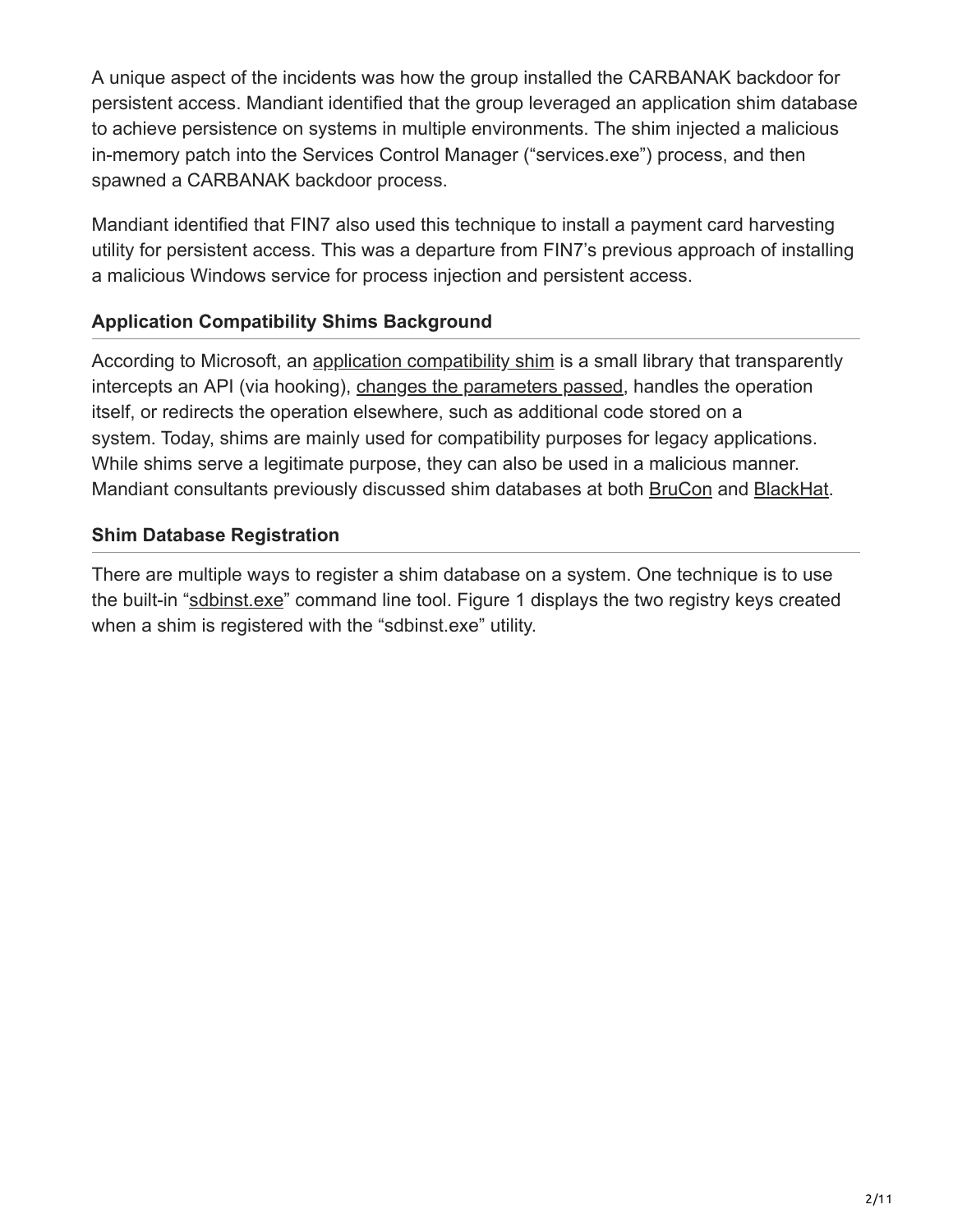Shim database registry keys

Figure 1: Shim database registry keys

Once a shim database has been registered on a system, the shim database file (".sdb" file extension) will be copied to the "C:\Windows\AppPatch\Custom" directory for 32-bit shims or "C:\Windows\AppPatch\Custom\Custom64" directory for 64-bit shims.

## **Malicious Shim Database Installation**

To install and register the malicious shim database on a system, FIN7 used a custom Base64 encoded PowerShell script, which ran the "sdbinst.exe" utility to register a custom shim database file containing a patch onto a system. Figure 2 provides a decoded excerpt from a recovered FIN7 PowerShell script showing the parameters for this command.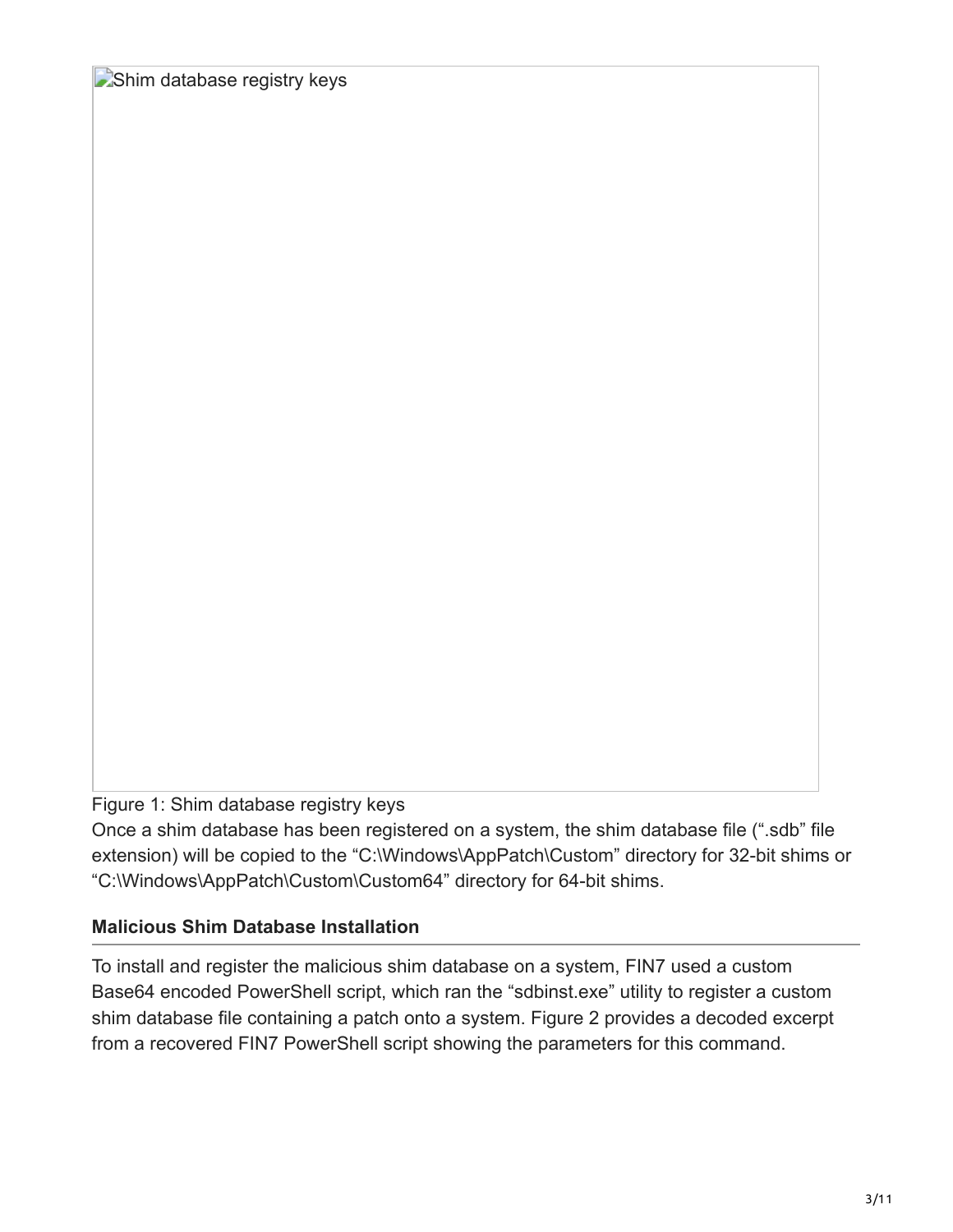**Excerpt from a FIN7 PowerShell script to install a custom shim** 

Figure 2: Excerpt from a FIN7 PowerShell script to install a custom shim FIN7 used various naming conventions for the shim database files that were installed and registered on systems with the "sdbinst.exe" utility. A common observance was the creation of a shim database file with a ".tmp" file extension (Figure 3).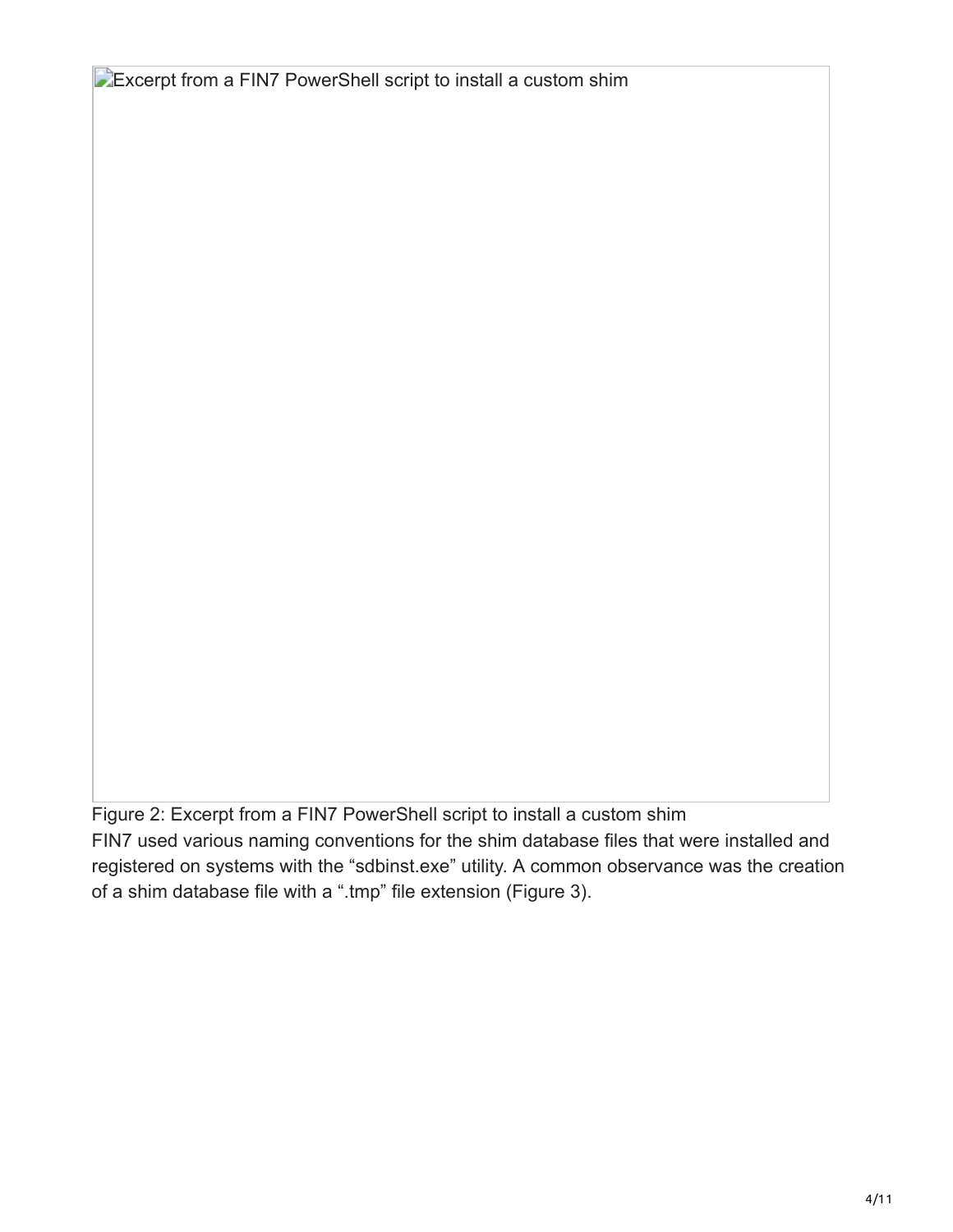**Malicious shim database example** 

Figure 3: Malicious shim database example

Upon registering the custom shim database on a system, a file named with a random GUID and an ".sdb" extension was written to the 64-bit shim database default directory, as shown in Figure 4. The registered shim database file had the same MD5 hash as the file that was initially created in the "C:\Windows\Temp" directory.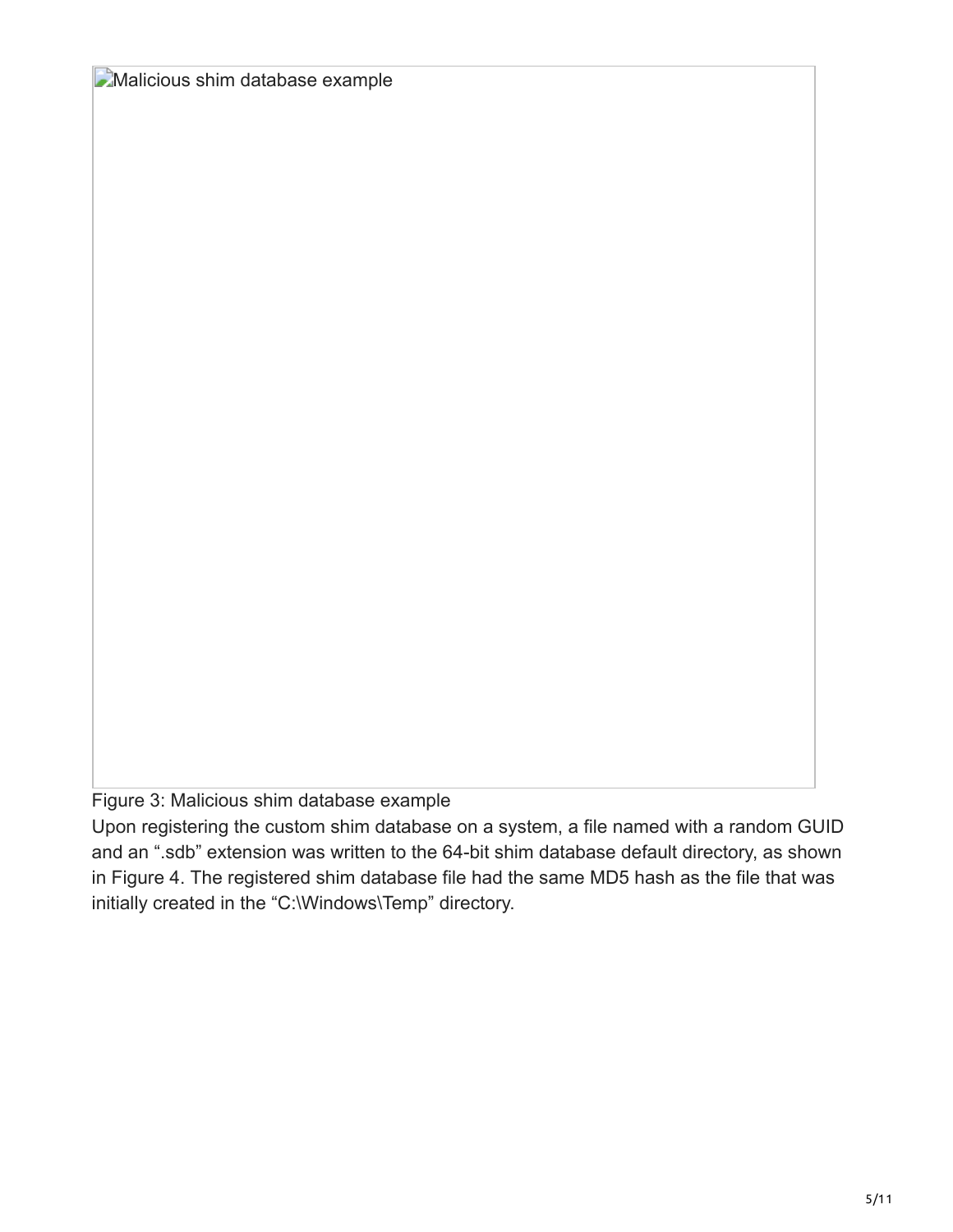**Shim database after registration** 

Figure 4: Shim database after registration

In addition, specific registry keys were created that correlated to the shim database registration. Figure 5 shows the keys and values related to this shim installation.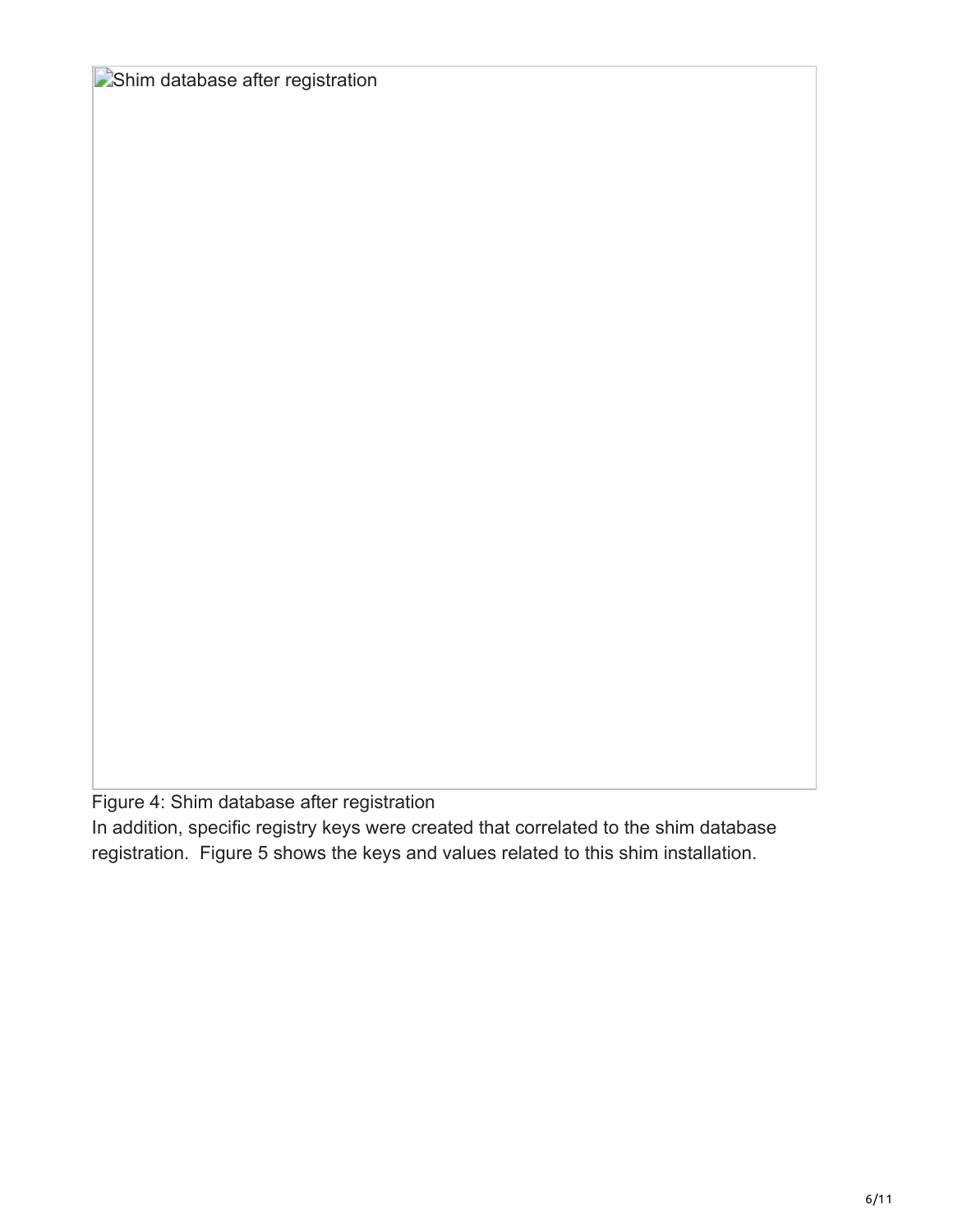**Shim database registry keys** 

Figure 5: Shim database registry keys

The database description used for the shim database registration, "Microsoft KB2832077" was interesting because this KB number was not a published Microsoft Knowledge Base patch. This description (shown in Figure 6) appeared in the listing of installed programs within the Windows Control Panel on the compromised system.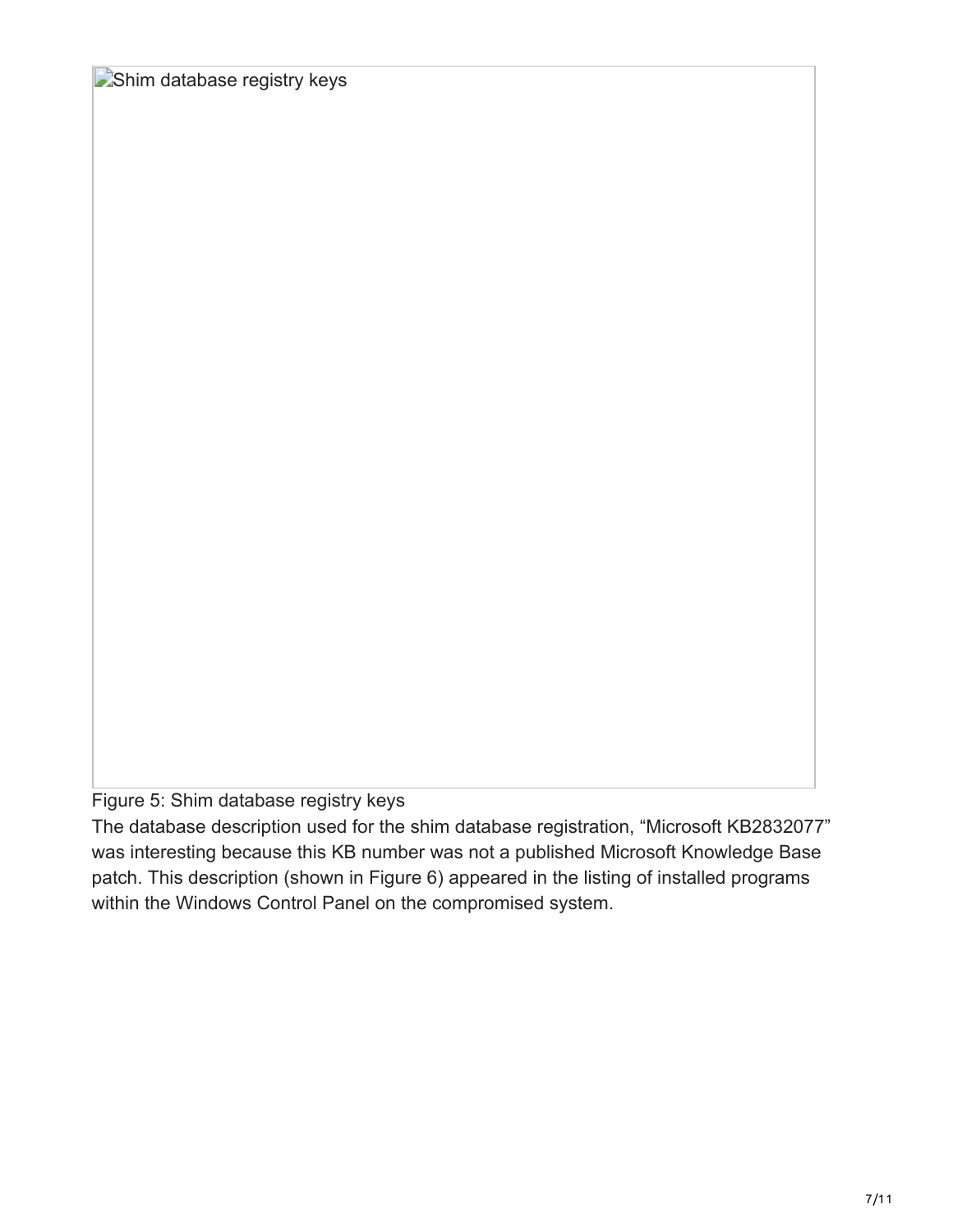**Shim database as an installed application** 

Figure 6: Shim database as an installed application

#### **Malicious Shim Database Details**

During the investigations, Mandiant observed that FIN7 used a custom shim database to patch both the 32-bit and 64-bit versions of "services.exe" with their CARBANAK payload. This occurred when the "services.exe" process executed at startup. The shim database file contained shellcode for a first stage loader that obtained an additional shellcode payload stored in a registry key. The second stage shellcode launched the CARBANAK DLL (stored in a registry key), which spawned an instance of Service Host ("svchost.exe") and injected itself into that process.

Figure 7 shows a [parsed](https://github.com/williballenthin/python-sdb) shim database file that was leveraged by FIN7.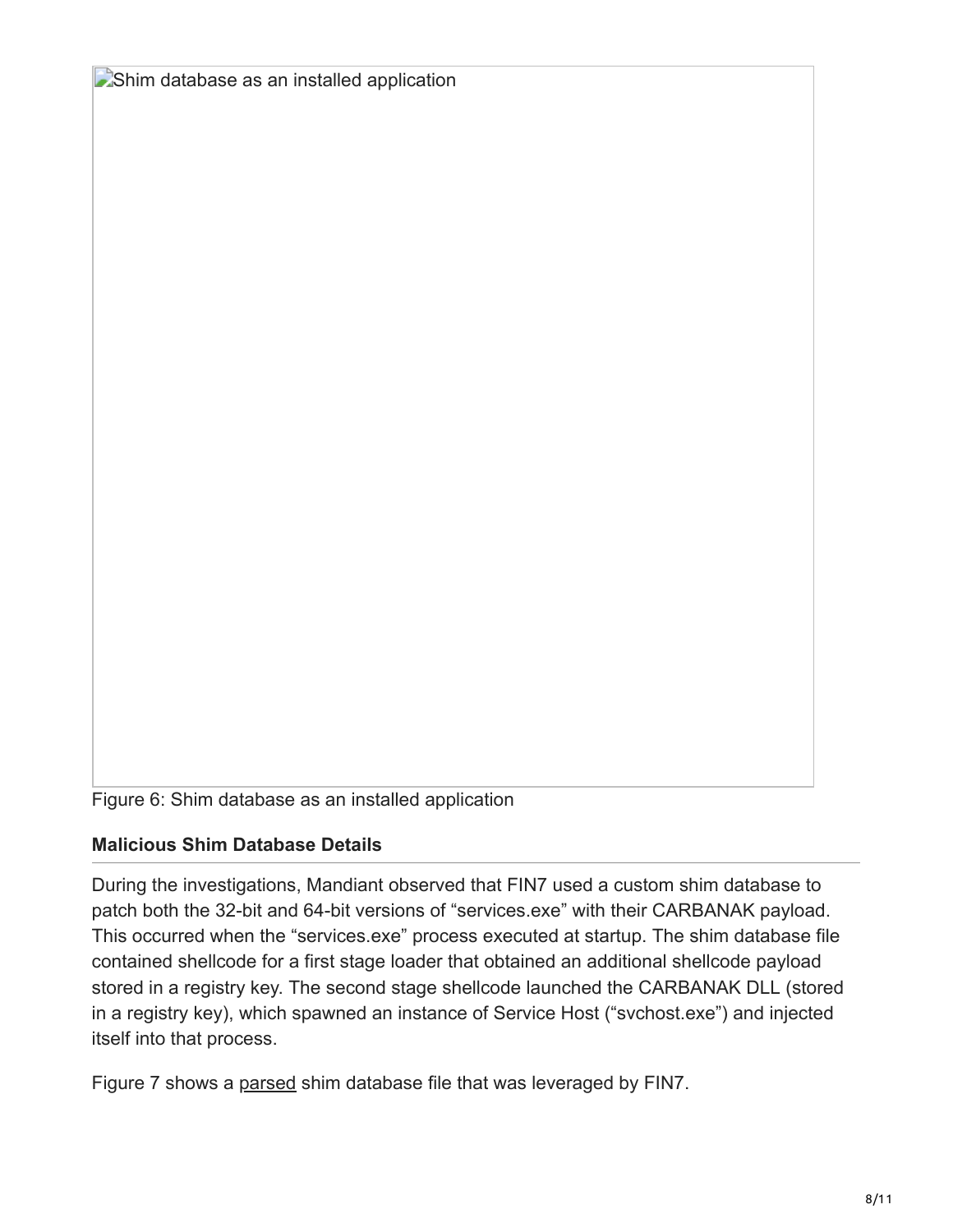**Parsed shim database file** 

Figure 7: Parsed shim database file

For the first stage loader, the patch overwrote the "ScRegisterTCPEndpoint" function at relative virtual address (RVA) "0x0001407c" within the services.exe process with the malicious shellcode from the shim database file.

The new "ScRegisterTCPEndpoint" function (shellcode) contained a reference to the path of "\REGISTRY\MACHINE\SOFTWARE\Microsoft\DRM", which is a registry location where additional malicious shellcode and the CARBANAK DLL payload was stored on the system.

Figure 8 provides an excerpt of the parsed patch structure within the recovered shim database file.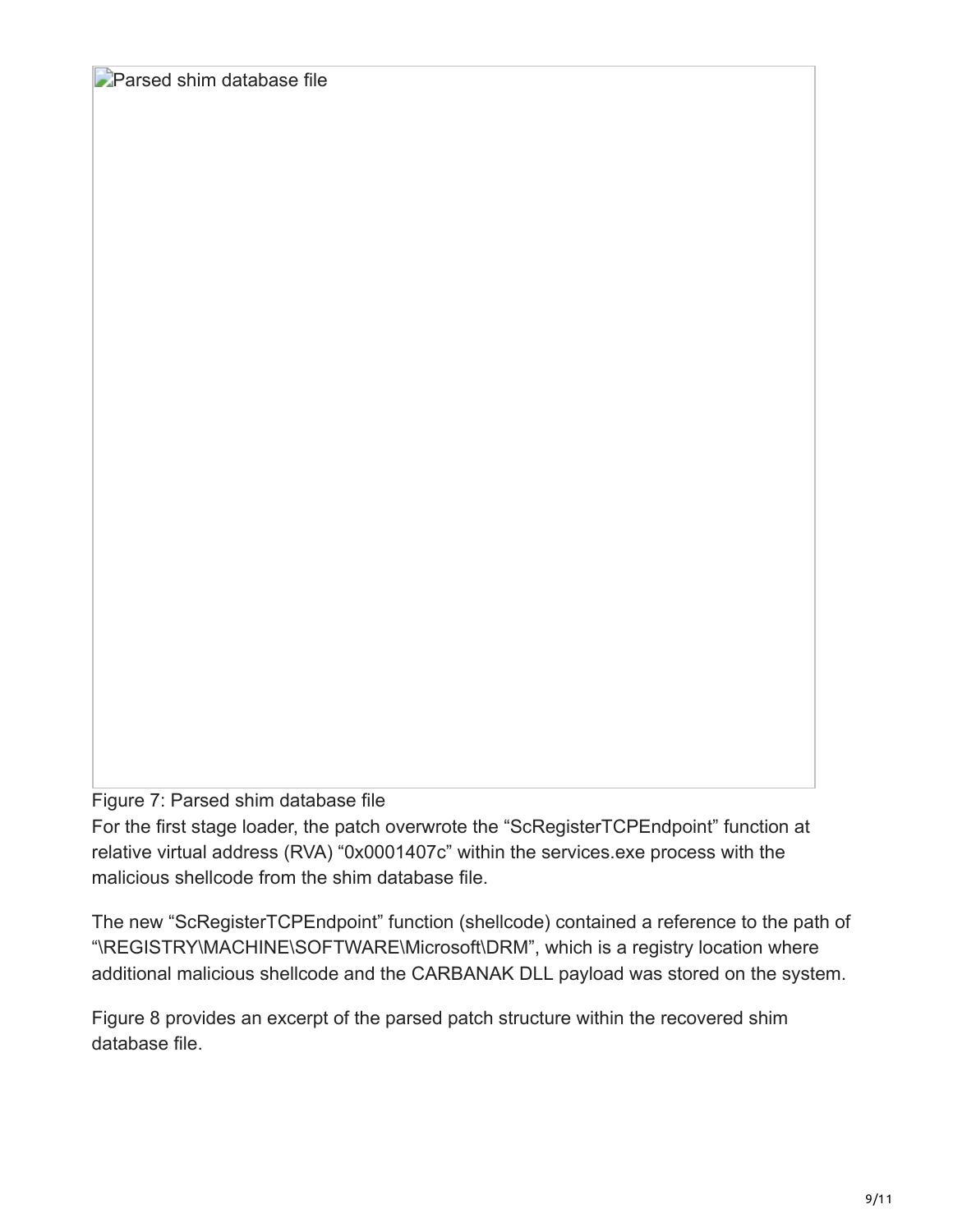**Parsed patch structure from the shim database file** 

Figure 8: Parsed patch structure from the shim database file

The shellcode stored within the registry path "HKLM\SOFTWARE\Microsoft\DRM" used the API function "RtIDecompressBuffer" to decompress the payload. It then slept for four minutes before calling the CARBANAK DLL payload's entry point on the system. Once loaded in memory, it created a new process named "svchost.exe" that contained the CARBANAK DLL.

## **Bringing it Together**

Figure 9 provides a high-level overview of a shim database being leveraged as a persistent mechanism for utilizing an in-memory patch, injecting shellcode into the 64-bit version of "services.exe".